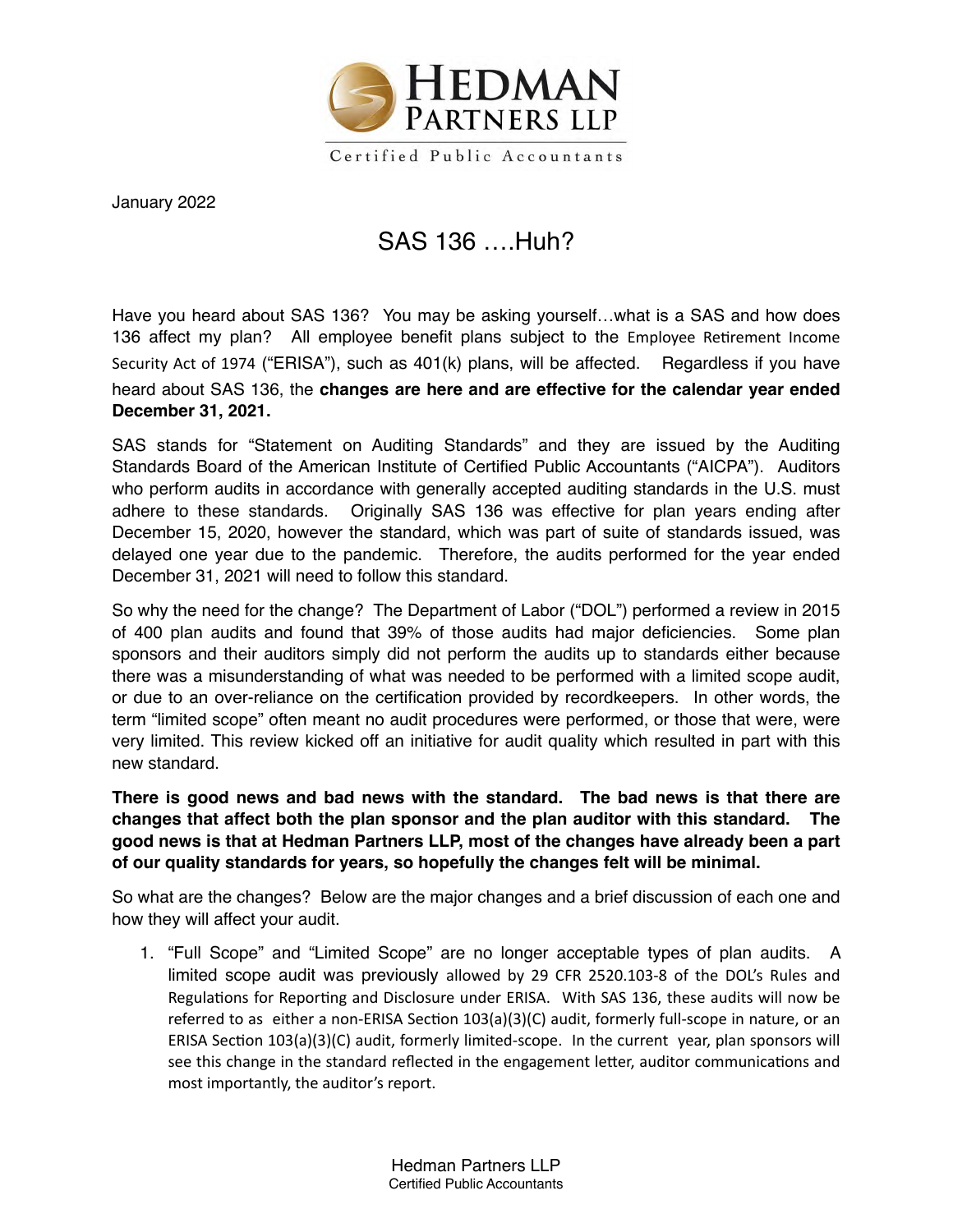January 2022 Page Two

- 2. The format of our auditor's report has been changed both in respect to the order of the report, as well as the content. In the past, the independent auditor's report was arranged to show:
	- a. Management's responsibility
	- b. Auditor's responsibility
	- c. Opinion or basis for disclaimer of opinion if a limited scope audit
	- d. Other matters related to supplemental schedules required by ERISA

In the new reporting standard, the report is arranged to show:

- a. The scope and nature of the audit either a non or an ERISA Section 103(a)(3)(C) audit
- b. Opinion and basis for opinion
- c. Management's responsibility, which has been expanded significantly in the report
- d. Auditor's responsibility, which has been expanded significantly in the report
- e. Other matters related to supplemental schedules required by ERISA
- 3. Management's responsibility now needs to be acknowledged in the engagement letter by including the following:
	- a. Maintaining a current plan document
	- b. Having responsibility for administering the plan
	- c. Providing the auditor with a substantially complete draft of the Form 5500 before the auditor's report can be dated

The good news is that Hedman Partners LLP's quality standards already included these items as part of our requests or documentation.

- 4. Auditor's responsibilities now include:
	- a. as part of the acceptance of the engagement, inquiring of plan management how they determined that the entity preparing and certifying the investment information is qualified under DOL rules and regulations.
	- b. obtaining a signed management representation letter, which includes
		- i. management's responsibilities for electing an ERISA Section 103(a)(3)(C) audit
		- ii. management's acknowledgement that the election is permissible and meets the DOL's requirements

Hedman Partners LLP Certified Public Accountants